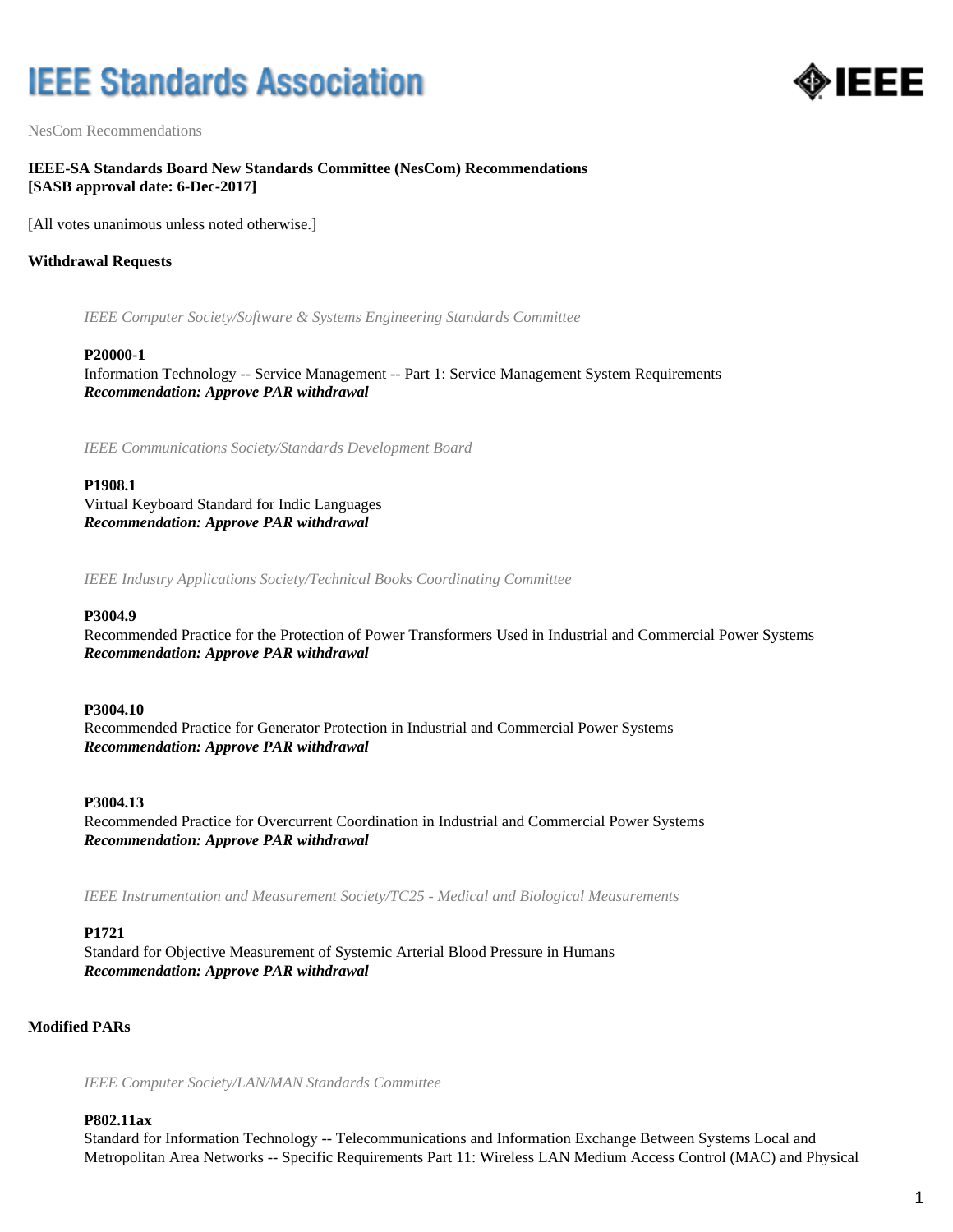# Layer (PHY) Specifications Amendment Enhancements for High Efficiency WLAN *Recommendation: Approve modified PAR*

*IEEE Computer Society/Software & Systems Engineering Standards Committee*

# **P82079-1**

Preparation of Information for Use (Instructions for Use) of Products - Part 1: Principles and General Requirements *Recommendation: Approve modified PAR*

*IEEE Computer Society/Standards Activities Board*

# **P1680.4**

Standard for Environmental Leadership and Corporate Social Responsibility Assessment of Servers *Recommendation: Approve modified PAR*

*IEEE Electromagnetic Compatibility Society/Standards Development Committee*

# **P1128**

Recommended Practice for Radio-Frequency (RF) Absorber Evaluation in the Range of 30 MHz to 40 GHz *Recommendation: Approve modified PAR*

# **P1848**

Techniques & Measures to Manage Functional Safety and Other Risks With Regard to Electromagnetic Disturbances *Recommendation: Approve modified PAR*

*IEEE Industry Applications Society/Petroleum & Chemical Industry*

## **P844.3**

Standard for Impedance Heating of Pipelines and Equipment - General, Testing, Marking, and Documentation Requirements *Recommendation: Approve modified PAR*

## **P844.4**

Standard for Impedance Heating of Pipelines and Equipment - Application Guide for Design, Installation, Testing, Commissioning and Maintenance *Recommendation: Approve modified PAR*

*IEEE Power and Energy Society/Energy Storage & Stationary Battery Committee*

# **P1679.1**

Guide for the Characterization and Evaluation of Lithium-Based Batteries in Stationary Applications *Recommendation: Approve modified PAR*

# **P1679.2**

Guide for the Characterization and Evaluation of Sodium-Beta Batteries in Stationary Applications *Recommendation: Approve modified PAR*

*IEEE Power and Energy Society/Surge Protective Devices/Low Voltage*

# **PC62.43.1**

Guide for Surge Protectors and Surge Protective Circuits Used in Information and Communication Technology Circuits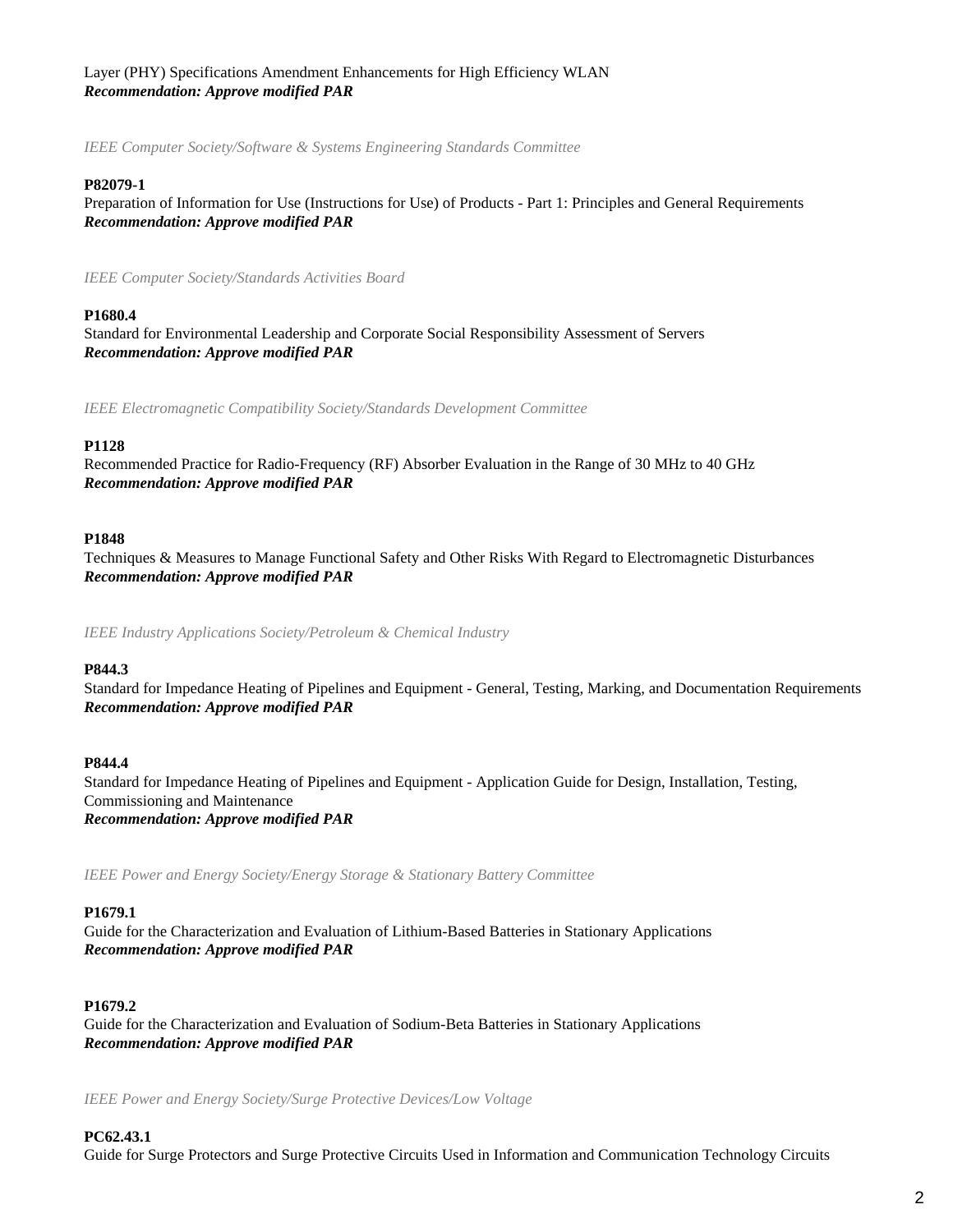# (ICT), Including Smart Grid - Part 1 Applications *Recommendation: Approve modified PAR*

*IEEE Vehicular Technology Society/Rail Transportation Standards Committee*

# **P1627**

Standard for Transient Overvoltage Protection of DC Electrification Systems by Application of DC Surge Arresters *Recommendation: Approve modified PAR*

# **Extension Requests**

*IEEE Computer Society/LAN/MAN Standards Committee*

# **P802.15.8**

Wireless Medium Access Control (MAC) and Physical Layer (PHY) Specifications for Peer Aware Communications (PAC) *Recommendation: Approve request for an extension until December 2018*

*IEEE Computer Society/Standards Activities Board*

## **P1680.4**

Standard for Environmental Assessment of Servers *Recommendation: Approve request for an extension until December 2019*

## **P1857.4**

Standard for 2nd Generation IEEE 1857 Video Coding *Recommendation: Approve request for an extension until December 2019*

## **P1857.6**

Standard for Digital Media Content Description *Recommendation: Approve request for an extension until December 2019*

## *IEEE Computer Society/Test Technology*

## **P1450.4**

Standard for Extensions to Standard Test Interface Language (STIL) (IEEE Std. 1450-1999) for Test Flow Specification *Recommendation: Approve request for an extension until December 2018*

## **P1804**

Standard for Fault Accounting and Coverage Reporting to Digital Modules (FACR) *Recommendation: Approve request for an extension until December 2018*

*IEEE Industry Applications Society/Petroleum & Chemical Industry*

## **P844.3**

Standard for Impedance Heating of Pipelines, Vessels, Equipment, and Structures - General, Testing, Marking, and Documentation Requirements *Recommendation: Approve request for an extension until December 2019*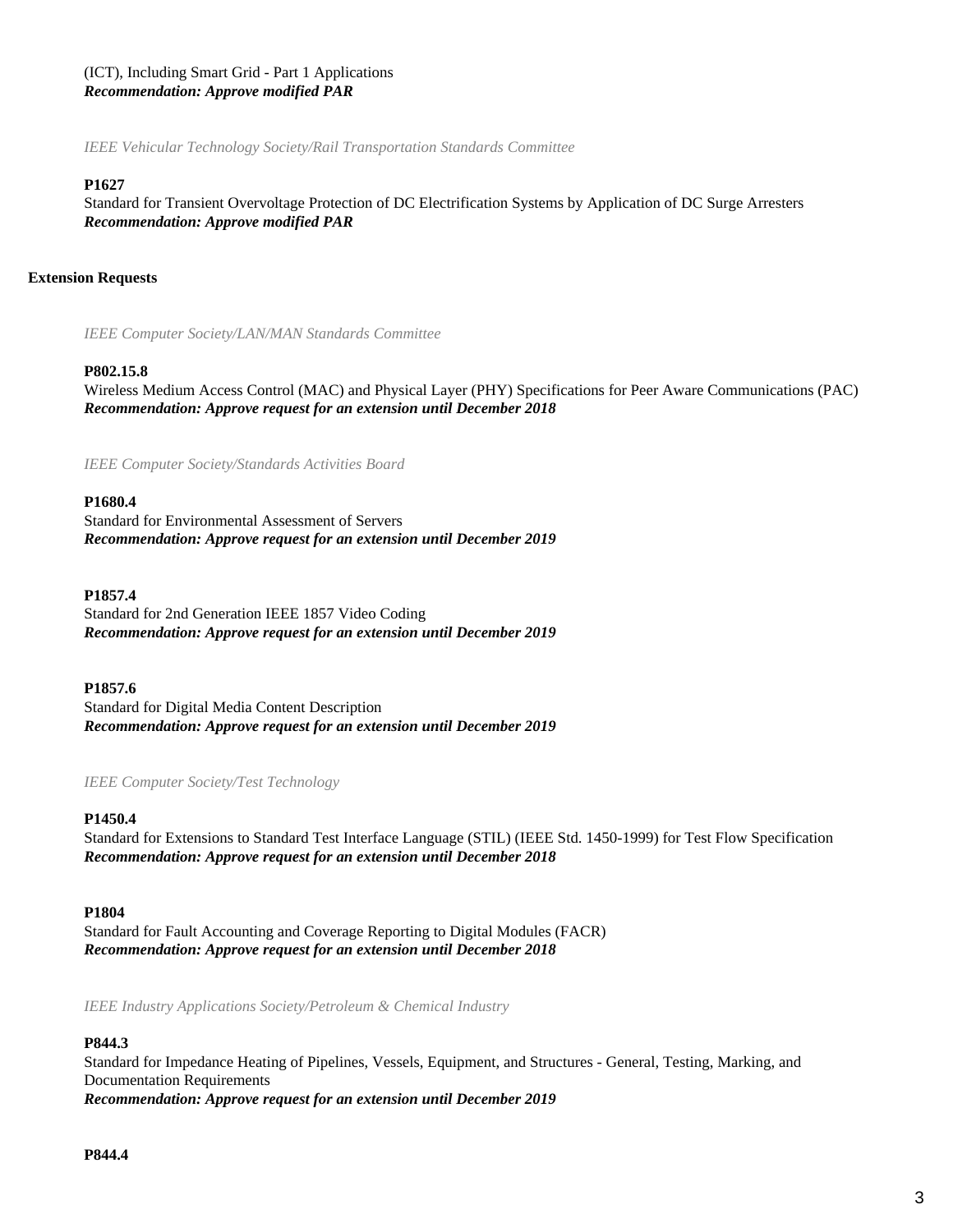Standard for Impedance Heating of Pipelines, Vessels, Equipment, and Structures - Application Guide for Design, Installation, Testing, Commissioning and Maintenance *Recommendation: Approve request for an extension until December 2019*

# **P844.5**

Recommended Practice for the Design, Installation, Testing, Commissioning and Maintenance of Induction Heating Systems for Pipelines, Vessels, Equipment, Structures and Induction Susceptor Heating Furnaces *Recommendation: Approve request for an extension until December 2019*

# **P1584**

Guide for Performing Arc-Flash Hazard Calculations *Recommendation: Approve request for an extension until December 2019*

# **P1814**

Recommended Practice for Electrical System Design Techniques to Improve Electrical Safety *Recommendation: Approve request for an extension until December 2019*

# **P61886-1**

Subsea Equipment - Power Connectors, Penetrators and Jumper Assemblies with Rated Voltage from 3 kV (Umax = 3.6 kV) to  $30 \text{ kV}$  (Umax =  $36 \text{ kV}$ ) *Recommendation: Approve request for an extension until December 2019*

*IEEE Industry Applications Society/Technical Books Coordinating Committee*

# **P3002.2**

Recommended Practice for Conducting Load-Flow Studies of Industrial and Commercial Power Systems *Recommendation: Approve request for an extension until December 2018*

# **P3002.3**

Recommended Practice for Conducting Short-Circuit Studies of Industrial and Commercial Power Systems *Recommendation: Approve request for an extension until December 2018*

# **P3002.7**

Recommended Practice for Conducting Motor-Starting Studies in Industrial and Commercial Power Systems *Recommendation: Approve request for an extension until December 2018*

# **P3002.8**

Recommended Practice for Conducting Harmonic-Analysis Studies of Industrial and Commercial Power Systems *Recommendation: Approve request for an extension until December 2018*

# **P3003.1**

Recommended Practice for the System Grounding of Industrial and Commercial Power Systems *Recommendation: Approve request for an extension until December 2019*

# **P3004.3**

Recommended Practice for the Application of Low-Voltage Fuses in Industrial and Commercial Power Systems *Recommendation: Approve request for an extension until December 2018*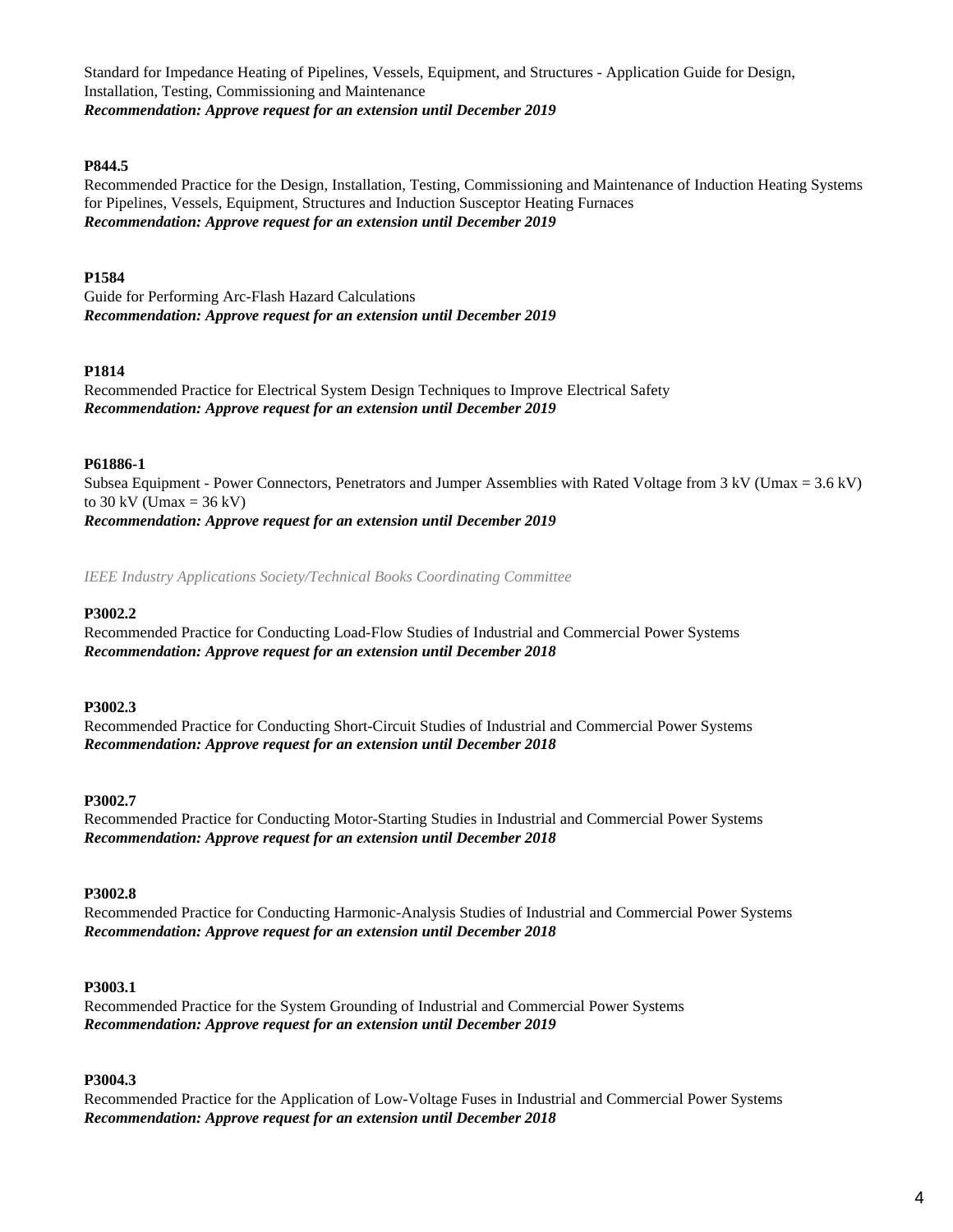# **P3004.4**

Recommended Practice for the Application of Medium- and High-Voltage Fuses in Industrial and Commercial Power Systems *Recommendation: Approve request for an extension until December 2018*

# **P3004.7**

Recommended Practice for the Protection of Power Cables and Busway Used in Industrial and Commercial Power Systems *Recommendation: Approve request for an extension until December 2018*

## **P3004.11**

Recommended Practice for Bus and Switchgear Protection in Industrial and Commercial Power Systems *Recommendation: Approve request for an extension until December 2018*

## **P3006.3**

Recommended Practice for Determining the Impact of Preventative Maintenance on the Reliability of Industrial and Commercial Power Systems *Recommendation: Approve request for an extension until December 2018*

*IEEE Instrumentation and Measurement Society/TC4 - High Frequency Measurement*

# **P378**

Recommended Practices for Scattering Parameter Measurements Using Vector Network Analyzers *Recommendation: Disapprove request for an extension*

*IEEE Power and Energy Society/Energy Storage & Stationary Battery Committee*

## **P484**

Recommended Practice for Installation Design and Installation of Vented Lead-Acid Batteries for Stationary Applications *Recommendation: Approve request for an extension until December 2018*

## **P946**

Recommended Practice for the Design of DC Power Systems for Stationary Applications *Recommendation: Approve request for an extension until December 2018*

## **P1679.2**

Guide for the Characterization and Evaluation of Sodium-Based Batteries in Stationary Applications *Recommendation: Approve request for an extension until December 2018*

*IEEE Power and Energy Society/Power System Communications and Cybersecurity*

# **P1711**

Standard for a Cryptographic Protocol for EPS Serial Links *Recommendation: Approve request for an extension until December 2018*

**P1711.2** Standard for Secure SCADA Communications Protocol (SSCP) *Recommendation: Approve request for an extension until December 2018*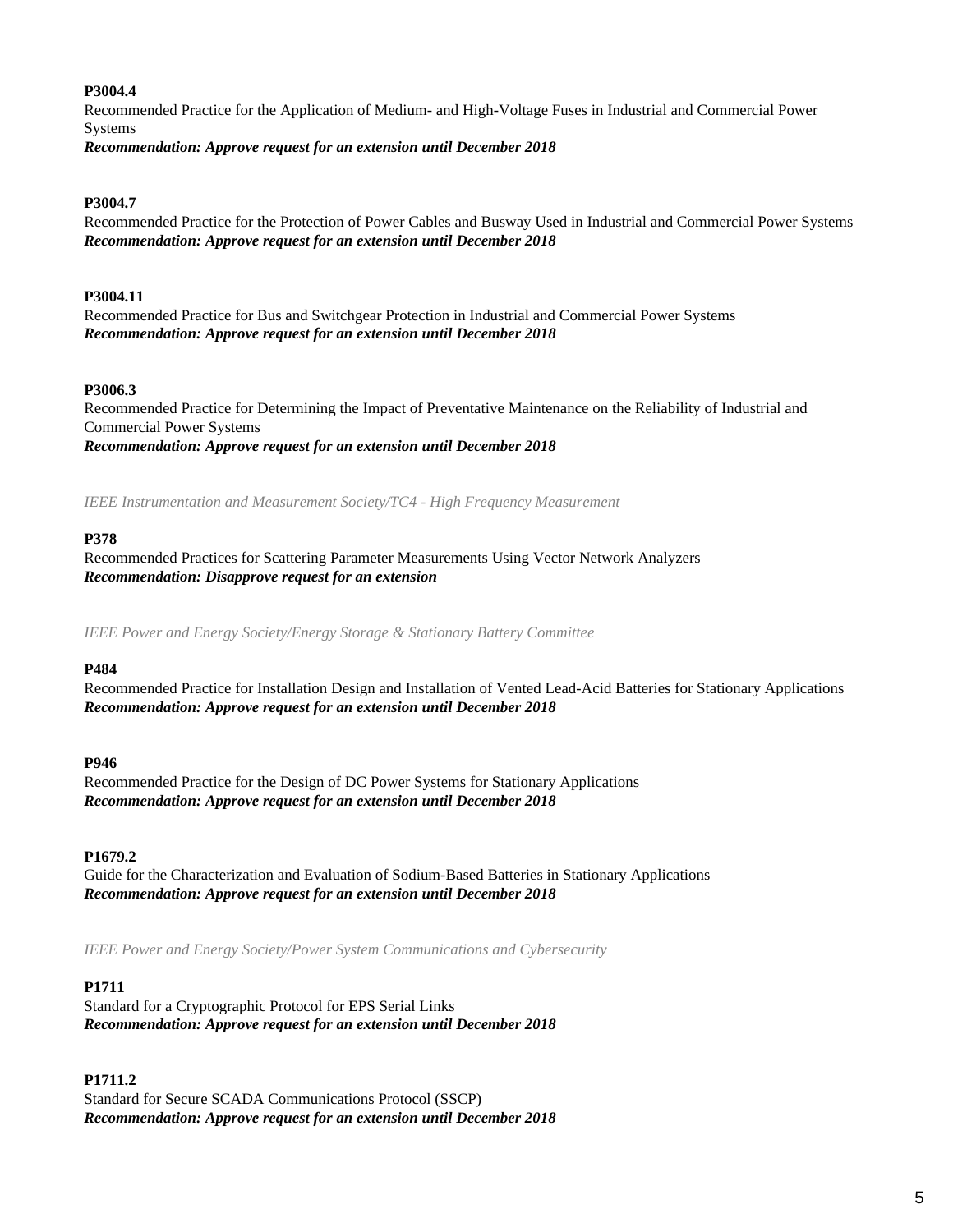# **P2030.102.1**

Standard for Interoperability of Internet Protocol Security (IPsec) Utilized within Utility Control Systems *Recommendation: Approve request for an extension until December 2019*

*IEEE Power and Energy Society/Power System Instrumentation and Measurements*

## **P1889**

Guide for Evaluating and Testing the Electrical Performance of Energy Saving Devices *Recommendation: Approve request for an extension until December 2019*

*IEEE Power and Energy Society/Power System Relaying and Control*

# **PC37.237**

Standard Requirements for Time Tags Created by Intelligent Electronic Devices - COMTAG(TM) *Recommendation: Approve request for an extension until December 2018*

*IEEE Power and Energy Society/Surge Protective Devices/High Voltage*

## **PC62.22**

Guide for the Application of Metal-Oxide Surge Arresters for Alternating-Current Systems *Recommendation: Approve request for an extension until December 2018*

*IEEE Power and Energy Society/Surge Protective Devices/Low Voltage*

## **PC62.41.3**

Guide for Interactions Between Power System Disturbances and Surge Protective Devices *Recommendation: Approve request for an extension until December 2019*

## **PC62.42.2**

Guide for the Application of Surge-Protective Components in Surge Protective Devices and Equipment Ports - Part 2 Metal-Oxide Varistors (MOVs) *Recommendation: Approve request for an extension until December 2020*

## **PC62.42.4**

Guide for the Application of Surge-Protective Components in Surge Protective Devices and Equipment Ports - Part 4 Thermally Activated Current Limiters *Recommendation: Approve request for an extension until December 2019*

*IEEE Power and Energy Society/Substations*

# **P1427**

Guide for Recommended Electrical Clearances and Insulation Levels in Air Insulated Electrical Power Substations *Recommendation: Approve request for an extension until December 2019*

# **P1615**

Recommended Practice for Network Communication in Electric Power Substations *Recommendation: Approve request for an extension until December 2018*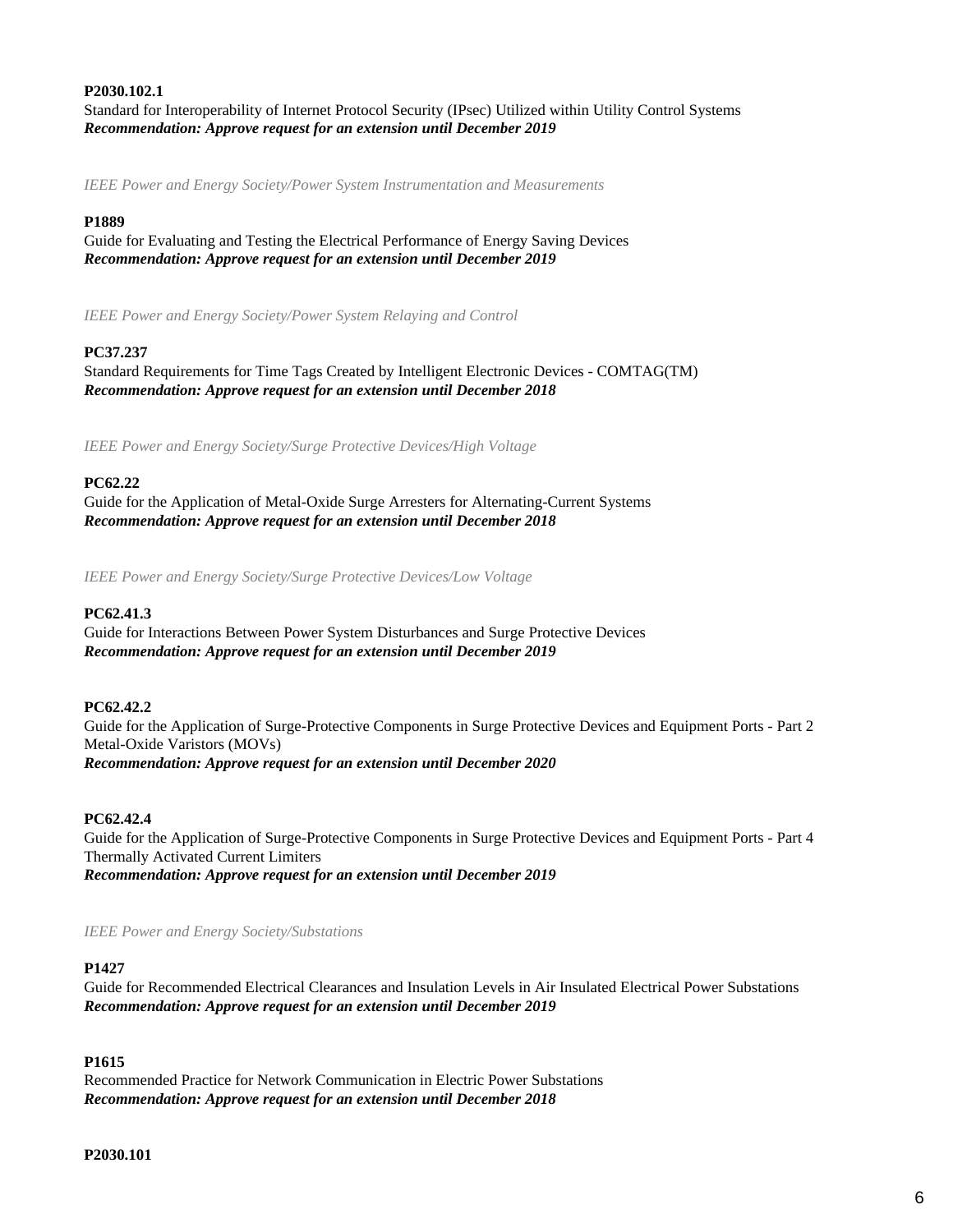Guide for Designing a Time Synchronization System for Power Substations *Recommendation: Approve request for an extension until December 2018*

*IEEE Power and Energy Society/Switchgear*

## **PC37.04**

Standard for Ratings and Requirements for AC High Voltage Circuit Breakers with Rated Maximum Voltage above 1000 V *Recommendation: Approve request for an extension until December 2018*

# **PC37.06.1**

Recommended Practice for Preferred Ratings for High-Voltage (>1000 Volts) AC Circuit Breakers Designated Definite Purpose for Fast Transient Recovery Voltage Rise Times *Recommendation: Approve request for an extension until December 2018*

#### **PC37.60**

High-Voltage Switchgear and Controlgear - Part 111: Automatic Circuit Reclosers for Alternating Current Systems Up To and Including 38 kV *Recommendation: Approve request for an extension until December 2018*

#### **PC37.62**

Standard for Pad Mounted, Dry Vault, Submersible Fault, and Overhead Fault Interrupters for Alternating Current Systems up to 38 kV *Recommendation: Approve request for an extension until December 2019*

#### **PC37.100.1**

Standard of Common Requirements for High Voltage Power Switchgear Rated Above 1000 V *Recommendation: Approve request for an extension until December 2018*

#### **PC37.100.2**

Standard for Common Requirements for Testing of AC Capacitance Current Switching Devices Over 1000 V *Recommendation: Approve request for an extension until December 2018*

*IEEE Power and Energy Society/Transmission and Distribution*

# **P751**

Guide for Wood Structures Used for Overhead Electric Transmission Lines *Recommendation: Approve request for an extension until December 2018*

#### **P1243**

Guide for Improving the Lightning Performance of Transmission Lines *Recommendation: Approve request for an extension until December 2019*

## **P1307**

Standard for Fall Protection for Utility Work *Recommendation: Approve request for an extension until December 2018*

#### **P1854**

Guide for Smart Distribution Applications *Recommendation: Approve request for an extension until December 2018*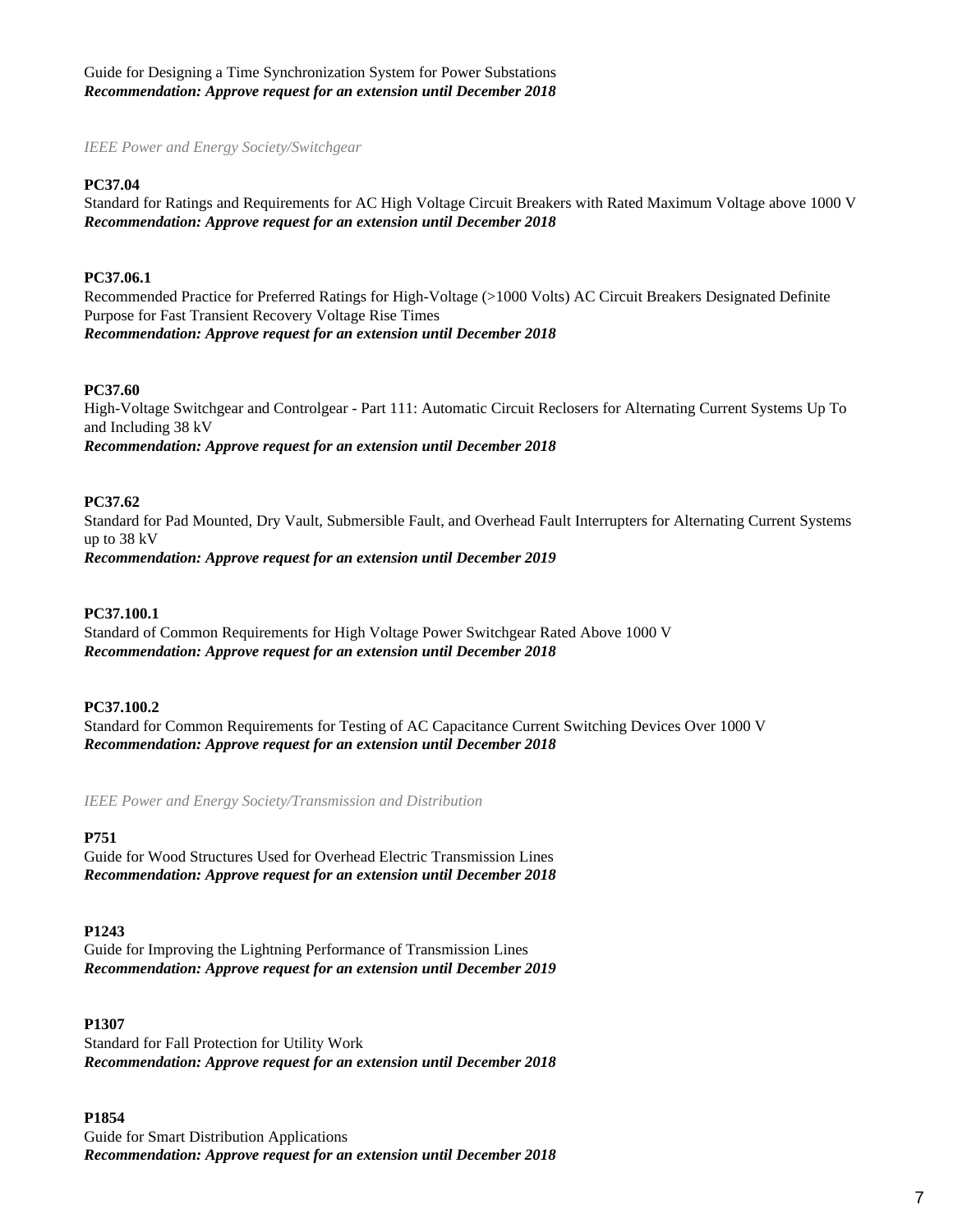# **P1882**

Guide for Establishing, Benchmarking, and Maintaining a Working Program for Energized Transmission Lines *Recommendation: Approve request for an extension until December 2018*

## **P1885**

Guide for Assessing, Measuring and Verifying Volt-Var Control Optimization on Distribution Systems *Recommendation: Approve request for an extension until December 2019*

*IEEE Power and Energy Society/Transformers*

# **PC57.13.7**

Standard for Current Transformers with a Maximum mA Secondary Current of 250 mA *Recommendation: Approve request for an extension until December 2018*

# **PC57.104**

Guide for the Interpretation of Gases Generated in Oil-Immersed Transformers *Recommendation: Approve request for an extension until December 2019*

# **PC57.162**

Guide for the Interpretation of Moisture Related Parameters in Dry, Gas Insulated and Liquid Immersed Transformers and Reactors *Recommendation: Approve request for an extension until December 2020*

*IEEE Power Electronics Society/Standards Committee*

## **P1573**

Recommended Practice for Electronic Power Subsystems: Parameters, Interfaces, Elements, and Performance *Recommendation: Approve request for an extension until December 2019*

*IEEE-SASB Coordinating Committees/SCC20 - Test and Diagnosis for Electronic Systems*

## **P1636.2**

Standard for Software Interface for Maintenance Information Collection and Analysis (SIMICA): Exchanging Maintenance Action Information via the Extensible Markup Language (XML) *Recommendation: Approve request for an extension until December 2018*

# **P1641.1a**

Guide for the Use of IEEE Std 1641, IEEE Standard for Signal and Test Definition Amendment to add Guidelines for producing reusable Test Signal Frameworks (TSFs) for use on platforms utilizing Automatic Test Markup Language (ATML) *Recommendation: Approve request for an extension until December 2018*

*IEEE-SASB Coordinating Committees/SCC21 - Fuel Cells, Photovoltaics, Dispersed Generation, and Energy Storage*

# **P2030.2.1**

Guide for Design, Operation, and Maintenance of Battery Energy Storage Systems, both Stationary and Mobile, and Applications Integrated with Electric Power Systems *Recommendation: Approve request for an extension until December 2018*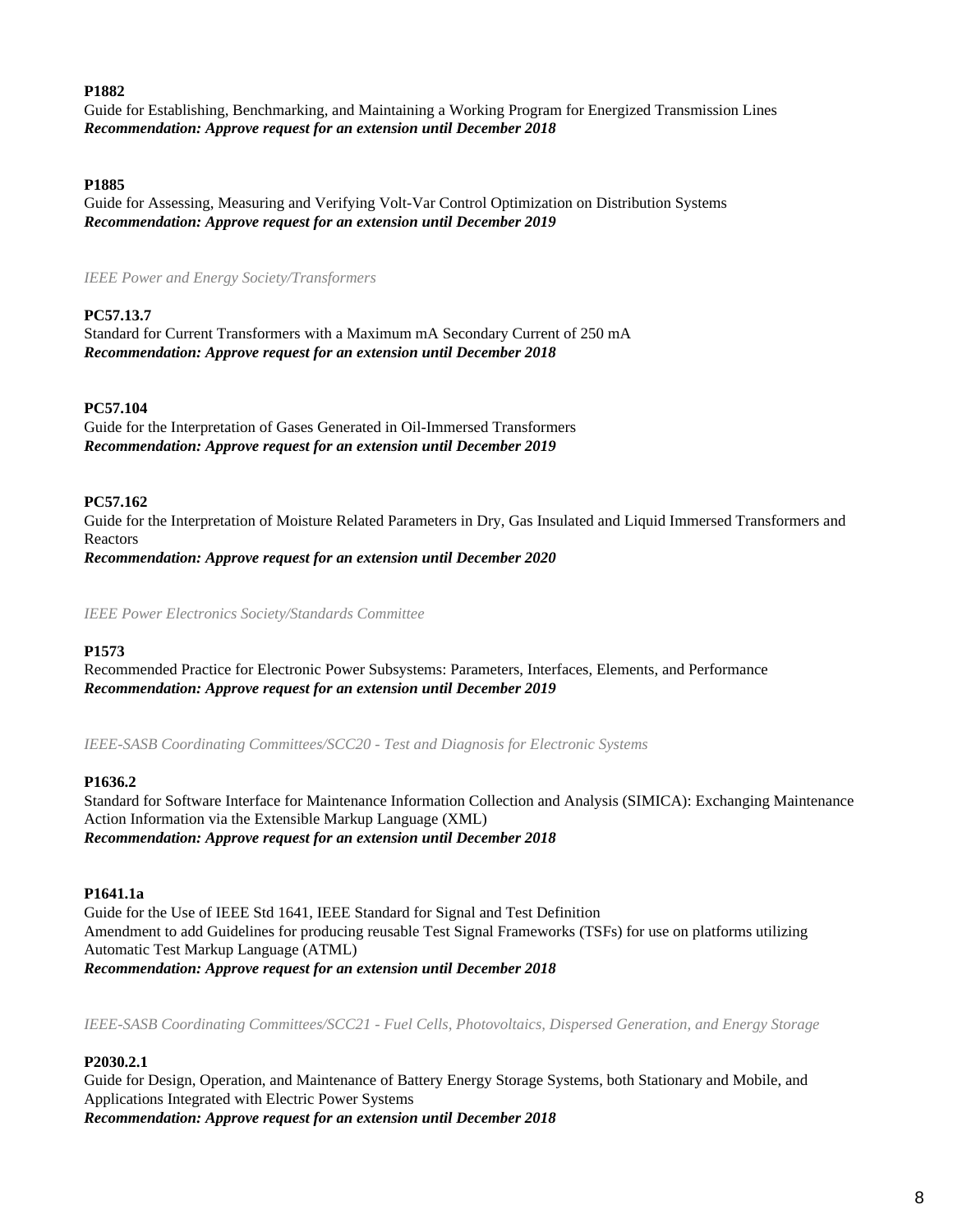*IEEE Computer Society/LAN/MAN Standards Committee*

## **P802.15.10a**

Recommended Practice for Routing Packets in IEEE 802.15.4 Dynamically Changing Wireless Networks Amendment to fully define use of addressing and route information currently in the standard *Recommendation: Approve new PAR until December 2021*

*IEEE Computer Society/Software & Systems Engineering Standards Committee*

# **P21840**

Systems Engineering -- Guide for the Utilization of ISO/IEC/IEEE 15288 in the Context of System of Systems Engineering *Recommendation: Approve new PAR until December 2021*

# **P21841**

Systems and Software Engineering -- Taxonomies of Systems of Systems (SoS) *Recommendation: Approve new PAR until December 2021*

*IEEE Computer Society/Standards Activities Board*

## **P2671**

Standard for General Requirements of Online Detection Based on Machine Vision in Intelligent Manufacturing *Recommendation: Approve new PAR until December 2021*

## **P2672**

Guide for General Requirements of Mass Customization *Recommendation: Approve new PAR until December 2021*

*IEEE Consumer Electronics Society/Standards Committee*

## **P2050**

Standard for Real-time Operating System (OS) for Small-scale Embedded Systems *Recommendation: Approve new PAR until December 2021*

*IEEE Communications Society/Edge, Fog, Cloud Communications with IOT and Big Data Standards Committee*

## **P1935**

Standard for Edge/Fog Manageability and Orchestration *Recommendation: Approve new PAR until December 2021*

## **P2557**

Standard for Ambient Genetics Frameworks *Recommendation: Approve new PAR until December 2021*

**P2558** Standard for Ambient Objects *Recommendation: Approve new PAR until December 2021*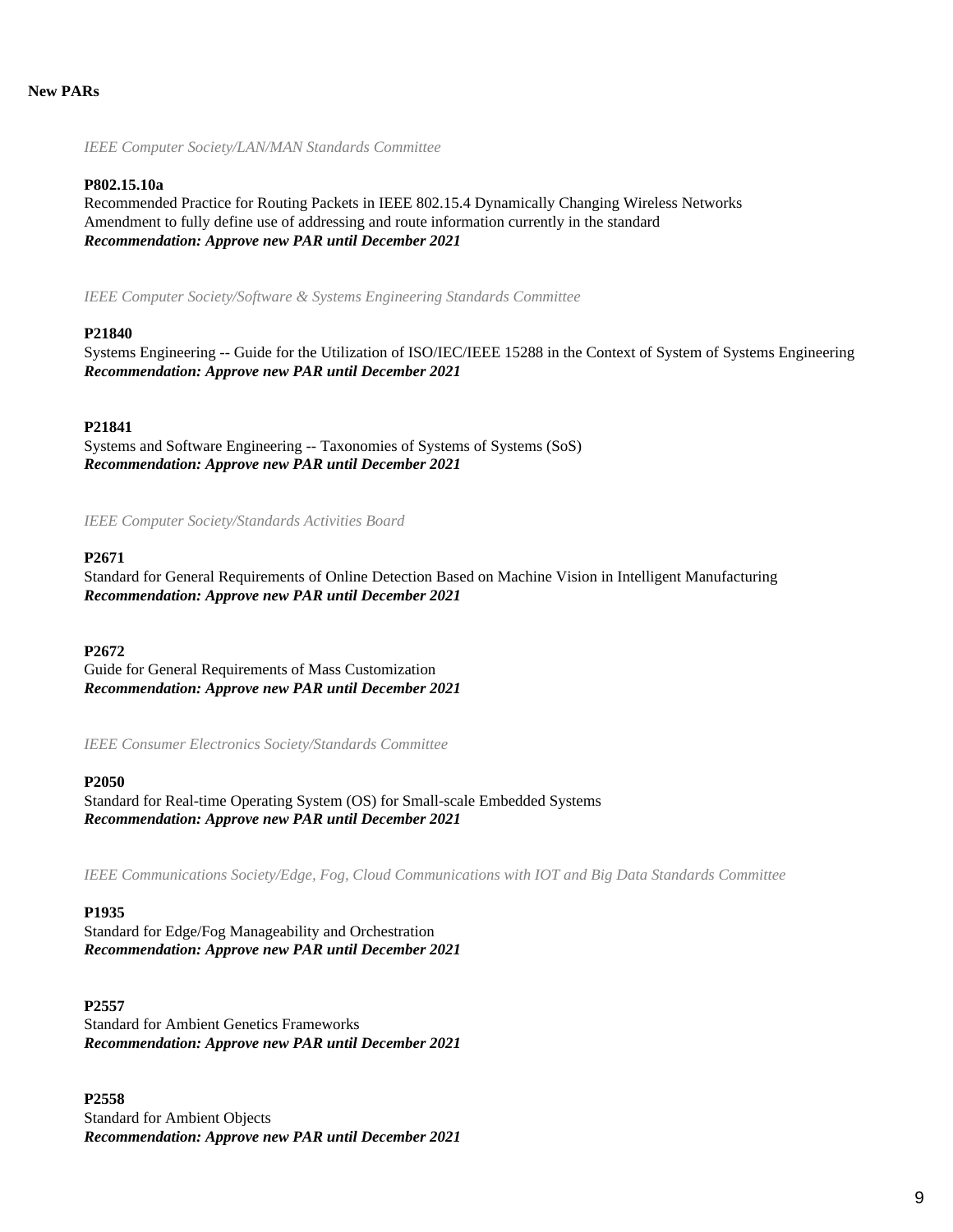*IEEE Communications Society/Power Line Communications*

# **P1901.3**

Standard for Power Line Communications for Internet of Things Applications *Recommendation: Approve new PAR until December 2021*

*IEEE Electromagnetic Compatibility Society/Standards Development Committee*

# **P2665**

Recommended Practice for Statistical Process Control for EMC Test Laboratories *Recommendation: Approve new PAR until December 2021*

*IEEE Industry Applications Society/Petroleum & Chemical Industry*

# **P2455**

Recommended Practice for the Repair and Maintenance of Direct Current Electric Machines *Recommendation: Approve new PAR until December 2021*

*IEEE Power and Energy Society/Surge Protective Devices/High Voltage*

# **P2770**

60099-11 Surge Arresters - Part 11: Metal-Oxide Line Surge Arresters to Protect Power Line Insulation *Recommendation: Approve new PAR until December 2021*

*IEEE Power and Energy Society/Surge Protective Devices/Low Voltage*

# **PC62.35-2010/Cor 1**

Standard Test Methods for Avalanche Junction Semiconductor Surge-Protective Device Components - Corrigendum 1 *Recommendation: Approve new PAR until December 2021*

# **PC62.55-2017/Cor 1**

Guide for Surge Protection of DC Power Feeds to Remote Radio Heads - Corrigendum 1 *Recommendation: Approve new PAR until December 2021*

*IEEE Power and Energy Society/Transmission and Distribution*

# **P2445**

Standard Practice for Inspection and Assessment of Below Grade and Groundline Corrosion on Weathering Steel on Electrical Transmission and Distribution Structures *Recommendation: Approve new PAR until December 2021*

*IEEE Society on Social Implications of Technology/Social Implications of Technology Standards Committee*

# **P7011**

Standard for the Process of Identifying and Rating the Trustworthiness of News Sources *Recommendation: Approve new PAR until December 2021*

# **P7012**

Standard for Machine Readable Personal Privacy Terms *Recommendation: Approve new PAR until December 2021*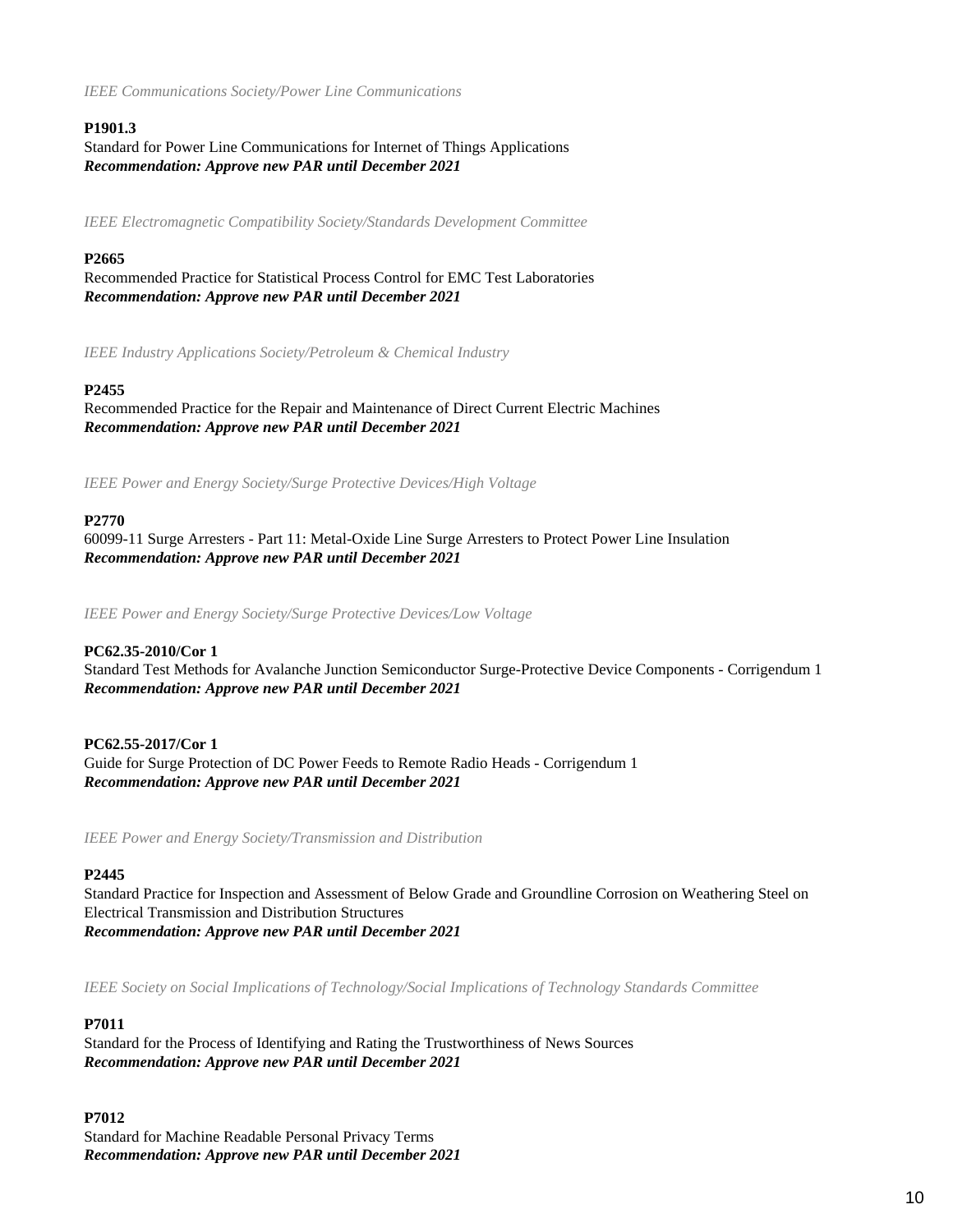# **PARs for the Revision of Standards**

*IEEE Computer Society/Design Automation*

## **P1647**

Standard for the Functional Verification Language e *Recommendation: Approve PAR for the revision of a standard until December 2021*

*IEEE Computer Society/Software & Systems Engineering Standards Committee*

## **P15026-4**

Systems and Software Engineering -- Systems and Software Assurance -- Part 4: Assurance in the Life Cycle *Recommendation: Approve PAR for the revision of a standard until December 2021*

## **P15289**

ISO/IEC/IEEE International Standard -- Systems and Software Engineering -- Content of Life-Cycle Information Items (Documentation) *Recommendation: Approve PAR for the revision of a standard until December 2021*

## **P90003**

Software Engineering -- Guidelines for the application of ISO 9001:2015 to computer software *Recommendation: Approve PAR for the revision of a standard until December 2021*

*IEEE Industry Applications Society/Petroleum & Chemical Industry*

#### **P463**

Standard for Electrical Safety Practices in Electrolytic Cell Line Working Zones *Recommendation: Approve PAR for the revision of a standard until December 2021*

*IEEE Industry Applications Society/Technical Books Coordinating Committee*

#### **P3007.1**

Recommended Practice for the Operation and Management of Industrial and Commercial Power Systems *Recommendation: Approve PAR for the revision of a standard until December 2021*

#### **P3007.3**

Recommended Practice for Electrical Safety in Industrial and Commercial Power Systems *Recommendation: Approve PAR for the revision of a standard until December 2021*

*IEEE Instrumentation and Measurement Society/TC4 - High Frequency Measurement*

## **P287**

Standard for Precision Coaxial Connectors (DC-110 GHZ) *Recommendation: Approve PAR for the revision of a standard until December 2021*

*IEEE Instrumentation and Measurement Society/TC9 - Sensor Technology*

## **P1451.0**

Standard for a Smart Transducer Interface for Sensors, Actuators, Devices, and Systems - Common Functions,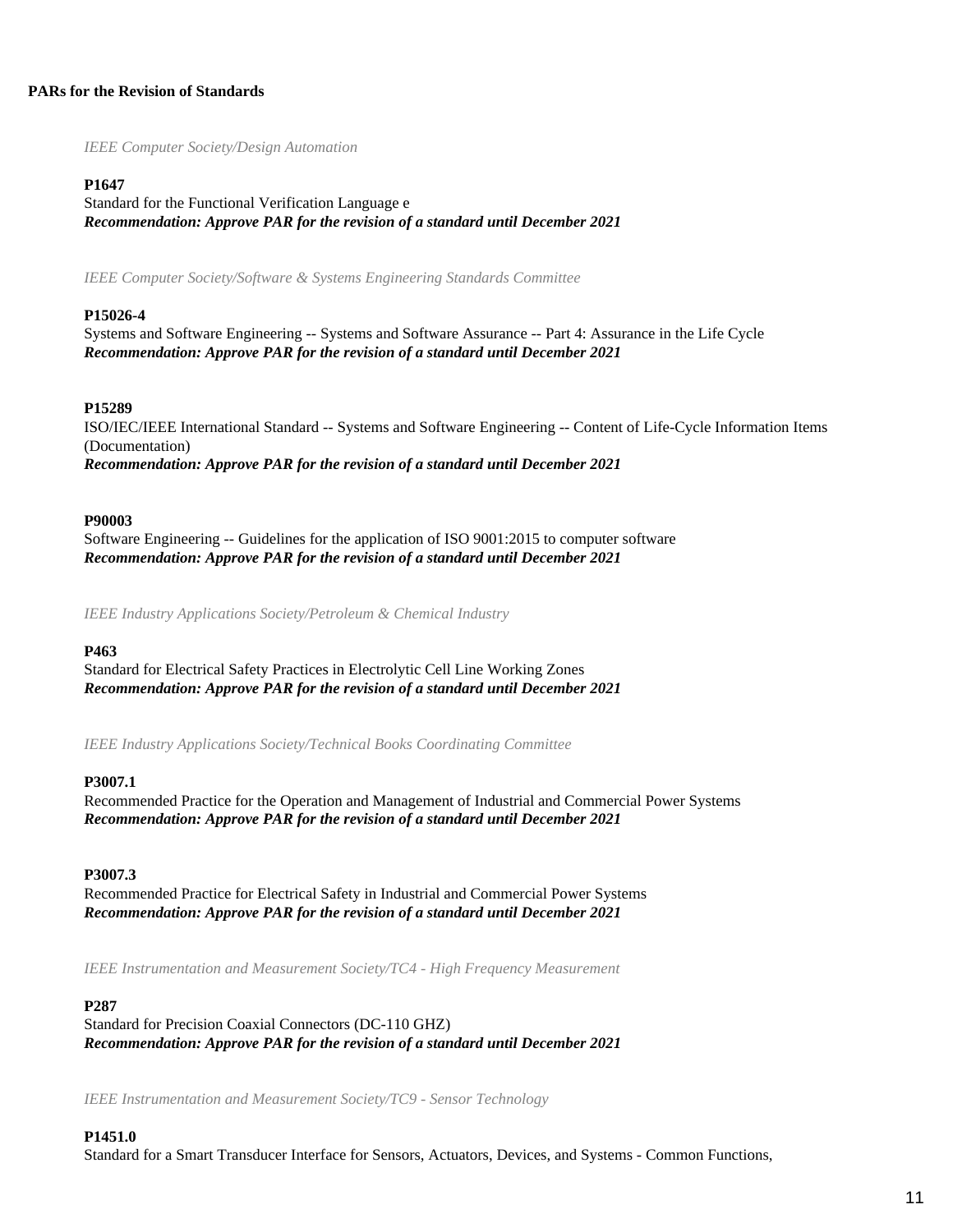Communication Protocols, and Transducer Electronic Data Sheet (TEDS) Formats *Recommendation: Approve PAR for the revision of a standard until December 2021*

# **P1451.5**

Standard for a Smart Transducer Interface for Sensors and Actuator -- Wireless Communication Protocols and Transducer Electronic Data Sheet (TEDS) Formats *Recommendation: Approve PAR for the revision of a standard until December 2021*

*IEEE Power and Energy Society/Energy Storage & Stationary Battery Committee*

# **P1679**

Recommended Practice for the Characterization and Evaluation of Emerging Energy Storage Technologies in Stationary Applications *Recommendation: Approve PAR for the revision of a standard until December 2021*

*IEEE Power and Energy Society/Power System Communications and Cybersecurity*

# **P1137**

Recommended Practice for the Implementation of Inductive Coordination Mitigation Techniques and Application *Recommendation: Approve PAR for the revision of a standard until December 2021*

# **P1686**

Standard for Intelligent Electronic Devices Cyber Security Capabilities *Recommendation: Approve PAR for the revision of a standard until December 2021*

# **PC37.240**

Standard Cybersecurity Requirements for Power System Automation, Protection and Control Systems *Recommendation: Approve PAR for the revision of a standard until December 2021*

*IEEE Power and Energy Society/Power System Relaying and Control*

# **PC37.90.2**

Standard for Withstand Capability of Relay Systems to Radiated Electromagnetic Interference from Transceivers *Recommendation: Approve PAR for the revision of a standard until December 2021*

*IEEE Power and Energy Society/Substations*

# **P1246**

Guide for Temporary Protective Grounding Systems Used in Substations *Recommendation: Approve PAR for the revision of a standard until December 2021*

*IEEE Power and Energy Society/Transformers*

## **PC57.12.90**

Standard Test Code for Liquid-Immersed Distribution, Power, and Regulating Transformers *Recommendation: Approve PAR for the revision of a standard until December 2021*

**PC57.13.2** Standard for Conformance Test Procedure for Instrument Transformers *Recommendation: Approve PAR for the revision of a standard until December 2021*